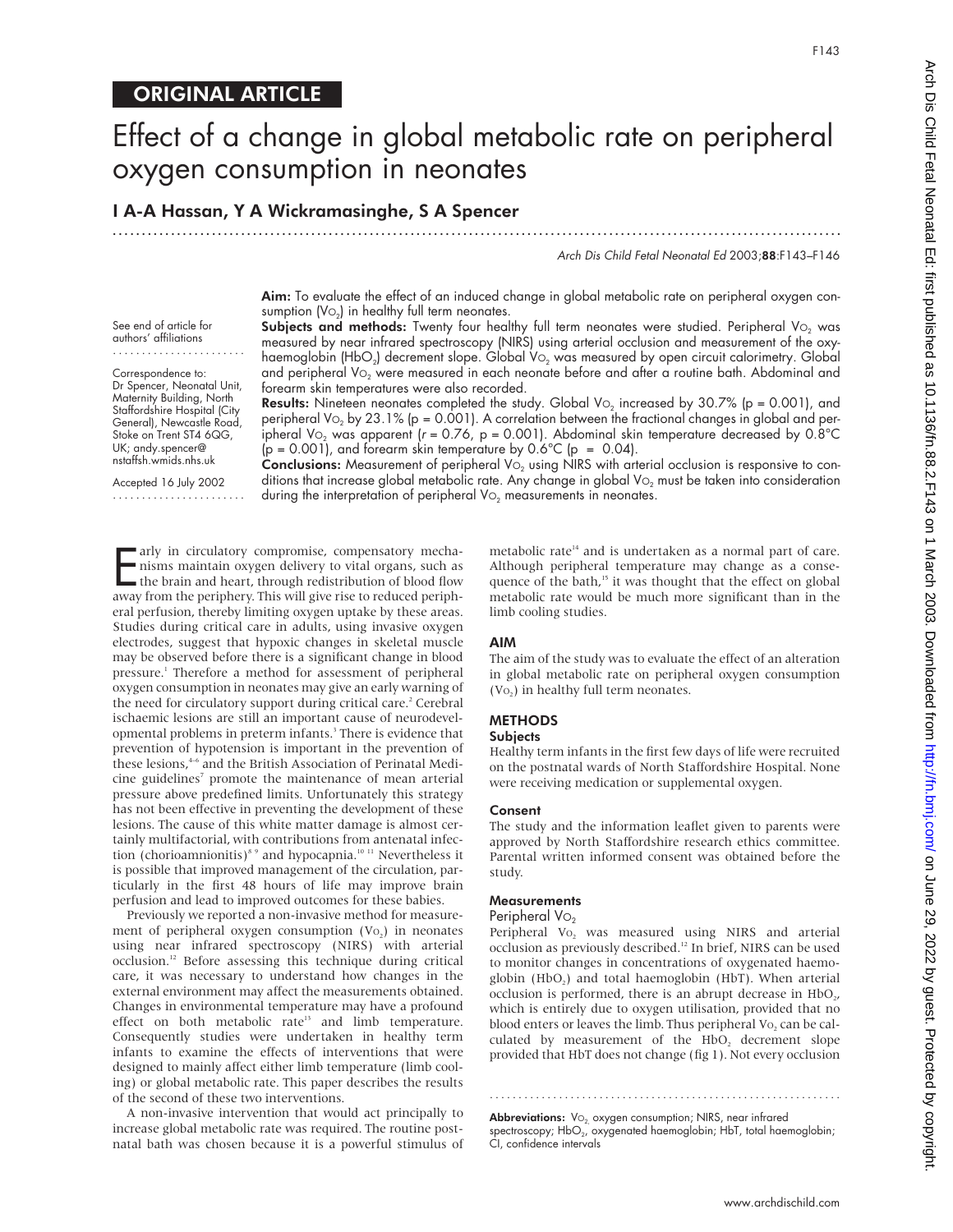

Figure 1 A typical trace showing the immediate rise in haemoglobin (Hb) and fall in oxygenated haemoglobin (HbO<sub>2</sub>) that occurs as a result of oxygen utilisation after arterial occlusion. In this case, there is a slow drift upwards of total haemoglobin (HbT), which must be less than 10% of the change in  $HbO<sub>2</sub>$  for the occlusion to be valid.

is satisfactory, so in our previous work criteria were defined for accepting an occlusion as suitable for further analysis. Only occlusions meeting these predefined criteria<sup>12</sup> have been included in the results. In order for an occlusion to pass, there has to be an abrupt decrease in  $HbO<sub>2</sub>$  and increase in  $Hb$ immediately after the occlusion. The HbT trace has to remain stable with a maximum permitted change of  $\lt$  10% of the change in HbO<sub>2</sub>. The coefficient of variation for the measurement of Vo<sub>2</sub> is 6.6%.

#### NIRS units

The basic uncorrected units for HbO<sub>2</sub> is mM.cm. Vo<sub>2</sub> is calculated using the rate of change in the HbO<sub>2</sub> signal during arterial occlusion and is expressed as mM HbO<sub>2</sub>.cm/min. By taking into account the molecular ratio of Hb to  $O<sub>y</sub>$ , which is 1:4, Vo. can be expressed as  $mM O<sub>2</sub>$ . cm/min. These units have been used because no assumptions about differential path length factor are required. Thus comparisons between babies are valid. Other studies have used  $\mu$ mol O<sub>2</sub>/100 ml/min,<sup>2</sup> which requires a path length correction factor which is assumed to be a constant of 3.59. For a distance of 3 cm between probes, the conversion factor is  $100/(3.59 \times 3)$ , which is 9.3. Thus µmol  $O_2/100$  ml/min = 9.3  $\times$  mM O<sub>2</sub>.cm/min.

#### Global Vo<sub>2</sub>

This was measured using open circuit calorimetry (Morgan Ltd, Gillingham, Kent, UK).<sup>16</sup> The technique was modified to use a facemask rather than an incubator for gas collection.<sup>17</sup>

Briefly, the infant's expired air was continuously drawn through a face mask (cushion flex infant mask; Intersurgical Company, Wokingham, Berkshire, UK) held in front of the infant's nose and mouth at a constant flow rate of 2–3 litres/min.

Room air was also continuously sampled, and the oxygen concentration of both the mixed expired air and room air was measured continuously by open circuit calorimetry.

Global Vo<sub>2</sub> was calculated using the formula:

 $Vo<sub>2</sub> = Q(FiO<sub>2</sub> - FeO<sub>2</sub>)$ 

where  $Q =$  flow through the system,  $F_{10_2} =$  fractional concentration of oxygen in inspired air (room air), and  $F_{EO_2}$  = fractional concentration of oxygen in expired air (infant's expired air). Global Vo<sub>2</sub> results were expressed as ml  $O_{2}/kg/min$ .

| Number completing study | 19                   |  |  |
|-------------------------|----------------------|--|--|
| Gestational age (weeks) | 40 (1)               |  |  |
| Mode of delivery        | CS 10, VD 9          |  |  |
| Birth weight (kg)       | 3.6(0.5)<br>$2(1-6)$ |  |  |
| Postnatal age (days)    |                      |  |  |
| F:M                     | 7.12                 |  |  |

#### Skin temperature

Forearm and abdominal skin temperatures were measured with a digital thermometer (Libra Medical), which had previously been calibrated against a mercury in glass thermometer. The skin probe was placed on the dorsal aspect of the forearm opposite the NIRS optode holders. A second temperature probe placed on the upper abdomen continuously measured abdominal skin temperature.

#### Protocol

No change in the postnatal bath routine was required for the purpose of this study apart from standardising the time in relation to feeds. The same researcher performed measurements on all the neonates at the same time of day (9 am), 1–1.5 hours after a feed. Shortly before the bath was due the neonate was placed fully clothed in his/her cot. One arm was then uncovered and an appropriate sized neonatal cuff was placed around the upper arm. NIRS optodes were placed on the anterior surface of the forearm, and a skin temperature probe attached as previously described. The distance between the transmitting and receiving optical probes was 3 cm. The arm was then covered. A second temperature probe was placed on the anterior abdominal wall.

Once the baby was settled, initial measurements were taken. Global Vo<sub>2</sub>, forearm Vo<sub>2</sub> (up to three times), and forearm and abdominal skin temperature were all recorded. The blood pressure cuff was removed, and the NIRS optodes and skin temperature probes were disconnected before the mother or a nurse bathed the baby. After the bath, the baby was dried and fully dressed apart from the arm, which was dried but left exposed to facilitate rapid attachment of the cuff, NIRS optodes, and skin temperature probes. Once this equipment was in place, the arm was covered to prevent further cooling. Within two or three minutes of the end of the bath, a full set of measurements were taken. The room temperature and duration of the bath were also recorded.

#### Data analysis

Results are presented as means with 95% confidence intervals (95% CI). A paired *t* test (before and after) was used to determine the effect of the bath on skin temperatures and global and peripheral Vo<sub>2</sub>. Where more than one successful measurement of peripheral Vo<sub>2</sub> was obtained in a subject, before or after the intervention, then the mean value was used. The level of significance was set at 0.05.

# RESULTS

# **Subjects**

Twenty four neonates were included in this study. Five failed to complete the whole study and were therefore excluded from the analysis. Three babies could not be studied after their bath because of unsettled behaviour, excessive movements, or the need for a feed. In a fourth case, consent was withdrawn after the bath, and one baby was withdrawn because of equipment failure. Table 1 gives details of the 19 neonates that completed the study.

## Temperature and  $Vo<sub>2</sub>$  results

The mean (SD) room temperature was 28.4 (1.5)°C. The bath lasted 10–15 minutes.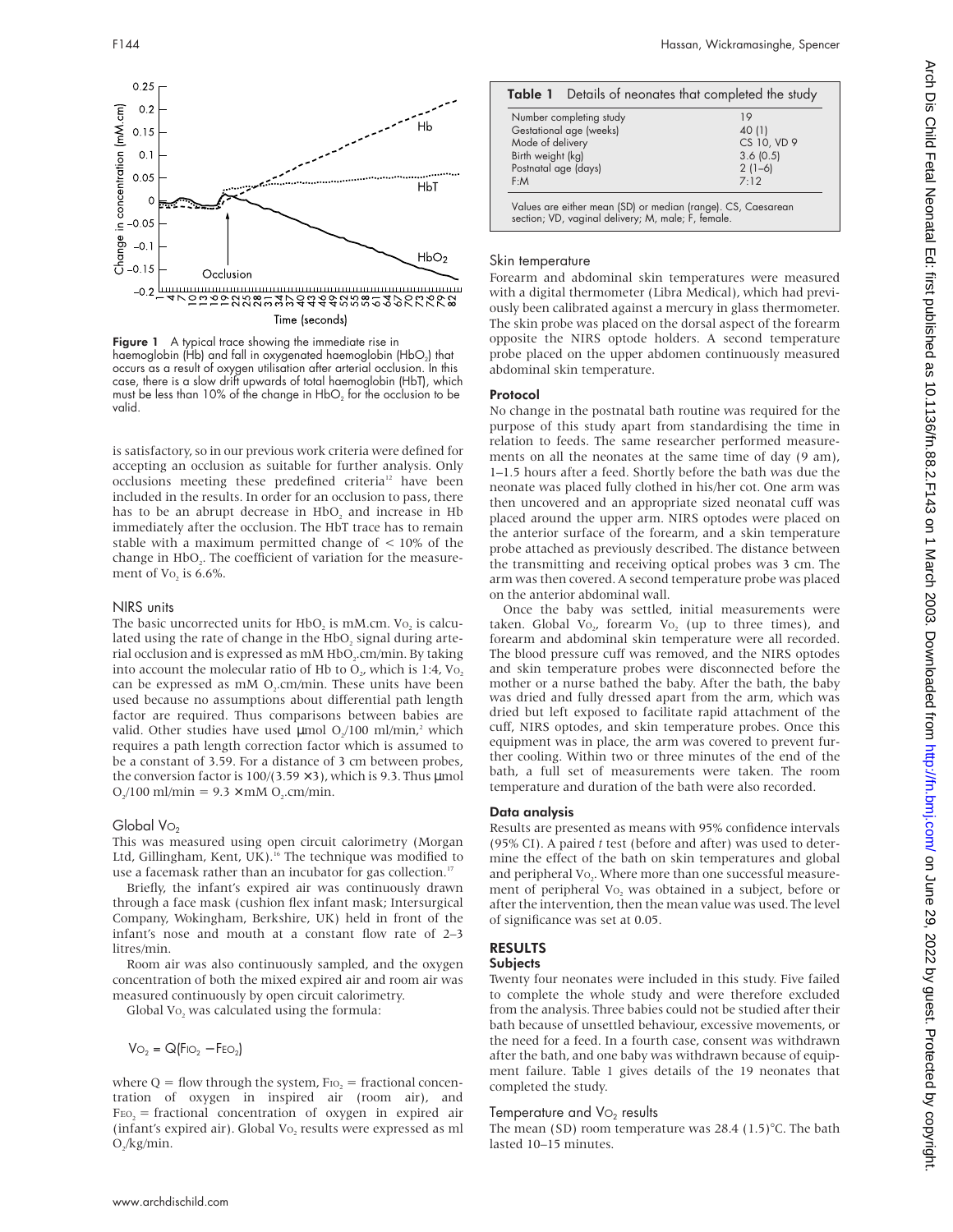|                                              | <b>Before</b>        | After                 | <b>Difference</b>             | Change<br>(%) | p Value |
|----------------------------------------------|----------------------|-----------------------|-------------------------------|---------------|---------|
| Forearm skin temperature (°C)<br>95% CI      | 33.8<br>33 to 34.6   | 33.2<br>32.4 to 34    | $-0.6$<br>$-1.31$ to $-0.039$ | $-1.8$        | 0.001   |
| Abdominal skin temperature (°C)<br>95% CI    | 37<br>36.8 to 37.2   | 36.2<br>35.8 to 36.6  | $-0.8$<br>$-1.23$ to $-0.37$  | $-2.2$        | 0.05    |
| Peripheral $Vo2$ (mM $O2$ .cm/min)<br>95% CI | 1.47<br>1.11 to 1.83 | 1.81<br>1.44 to 2.18  | $+0.34$<br>0.207 to 0.405     | $+23.1$       | 0.001   |
| Global Vo <sub>2</sub> (ml/kg/min)<br>95% CI | 7.86<br>6.78 to 8.94 | 10.27<br>8.63 to 11.9 | $+2.41$<br>1.27 to 3.55       | $+30.7$       | 0.001   |



Figure 2 Correlation between change in peripheral and global oxygen consumption (Vo<sub>2</sub>) as a result of a bath (19 pairs).  $r = 0.76$  $(p < 0.001)$ .

Table 2 shows the results. Results of particular relevance are described below.

- There was a small but significant fall in both the mean abdominal skin temperature and the mean forearm skin temperature after the bath.
- There was a 30% increase in mean global Vo, after the bath, which was highly significant.
- Mean forearm Vo<sub>2</sub> increased by 23%, which was also highly significant.

A correlation between change in peripheral and global Vo, was apparent when they were plotted for individual babies (fig 2).

#### **DISCUSSION**

As expected, $14$  after a cold stimulus, in this case a bath, there was a significant rise in metabolic rate. This was associated with a clear and significant rise in peripheral Vo<sub>2</sub>. There was a correlation between change in global metabolic rate and change in peripheral metabolic rate.

Measurement of global  $Vo_2$  is a well established technique which can be performed with an error of  $<$  5% with the equipment used in this study.<sup>16</sup> The main limitation is speed of response, which was addressed by collecting the expired gas using a facemask<sup>17</sup> rather than a headbox or incubator. Measurement of peripheral Vo<sub>2</sub> using arterial occlusion has a coefficient of variation of  $6.6\%$ .<sup>12</sup> The main limitation is movement artefact at the time of occlusion, which was overcome by taking repeat measurements and having strict predetermined criteria for rejection of invalid traces.

In the resting state, global metabolic rate is highly variable and this has been observed on many previous occasions.<sup>18 15</sup> Even a warm bath is an effective cold stress resulting in increased evaporative heat loss from the wet skin and exposure to a relatively cold environment.<sup>20 21</sup> This leads to non-shivering thermogenesis, which uses the metabolism of brown adipose tissue to increase heat production to maintain

body temperature.<sup>22</sup> An increase in motor activity from increased movements of arms and legs during handling and crying may also have an impact.

Another mechanism for dealing with cold stress is peripheral vasoconstriction, which serves to preserve body heat. This would be expected to lead to a fall in limb temperature and a fall in skin metabolic rate. However, the impact of a rise in global metabolic rate on peripheral metabolic rate has not been previously described in the newborn. Therefore it is a most interesting finding that a rise in global metabolic rate is mirrored by a rise in peripheral Vo<sub>2</sub>. Presumably muscle heat production in the limb rises to contribute to the overall increase in metabolic rate. The small fall in peripheral skin temperature after the bath suggests that major peripheral vasoconstriction had not been triggered in this study. With a more extreme degree of cold stress the results may be different.

In this study we have presented data using the same units as in our previous studies.12 23 No assumptions on differential path length factor are required, therefore comparisons between babies are valid. Others have assumed that differential path length factor is near enough a constant to allow comparisons between babies.<sup>2</sup> Using the same method of calculation, the mean value obtained in healthy term infants before a bath equates to 13.7 µmol/100 ml/min. This compares well with previous studies where mean resting Vo, has been measured as 12.8 and 9.4 and 10.4 µmol/100 ml/min in the healthy term infant.<sup>12</sup><sup>23</sup> In normotensive sick preterm infants, the mean peripheral Vo, has been reported as  $23.9 \mu$ mol/100 ml/min using a venous occlusion technique.<sup>2</sup> Our own work comparing venous and arterial methods suggests a poor correlation, with values approximately 50% higher using the venous technique.<sup>12</sup> Despite this difference in methodology, our results suggest that healthy term infants have lower peripheral Vo<sub>2</sub> than sick preterm infants.

The question as to whether this technique will prove to be clinically useful remains. It is very encouraging that the technique is responsive to changes that would be expected to influence peripheral Vo<sub>2</sub>. In the absence of an ideal method, this is the only way to determine whether the measurements have any validity. It has already been suggested that the technique may provide useful information to determine which babies require circulatory support or transfusion.<sup>13</sup> Should the link between global and peripheral Vo<sub>2</sub> prove to be robust, then the method could be used to determine the optimal environment for nursing sick babies. However, the interplay between temperature (core and peripheral) and Vo<sub>2</sub> measurements is likely to be of critical importance in interpretation of results. Also the responses of preterm infants to a cool environment may be significantly different<sup>24</sup> from those of the babies we have observed. Clinical studies of sick preterm babies using the arterial occlusion technique are now required.